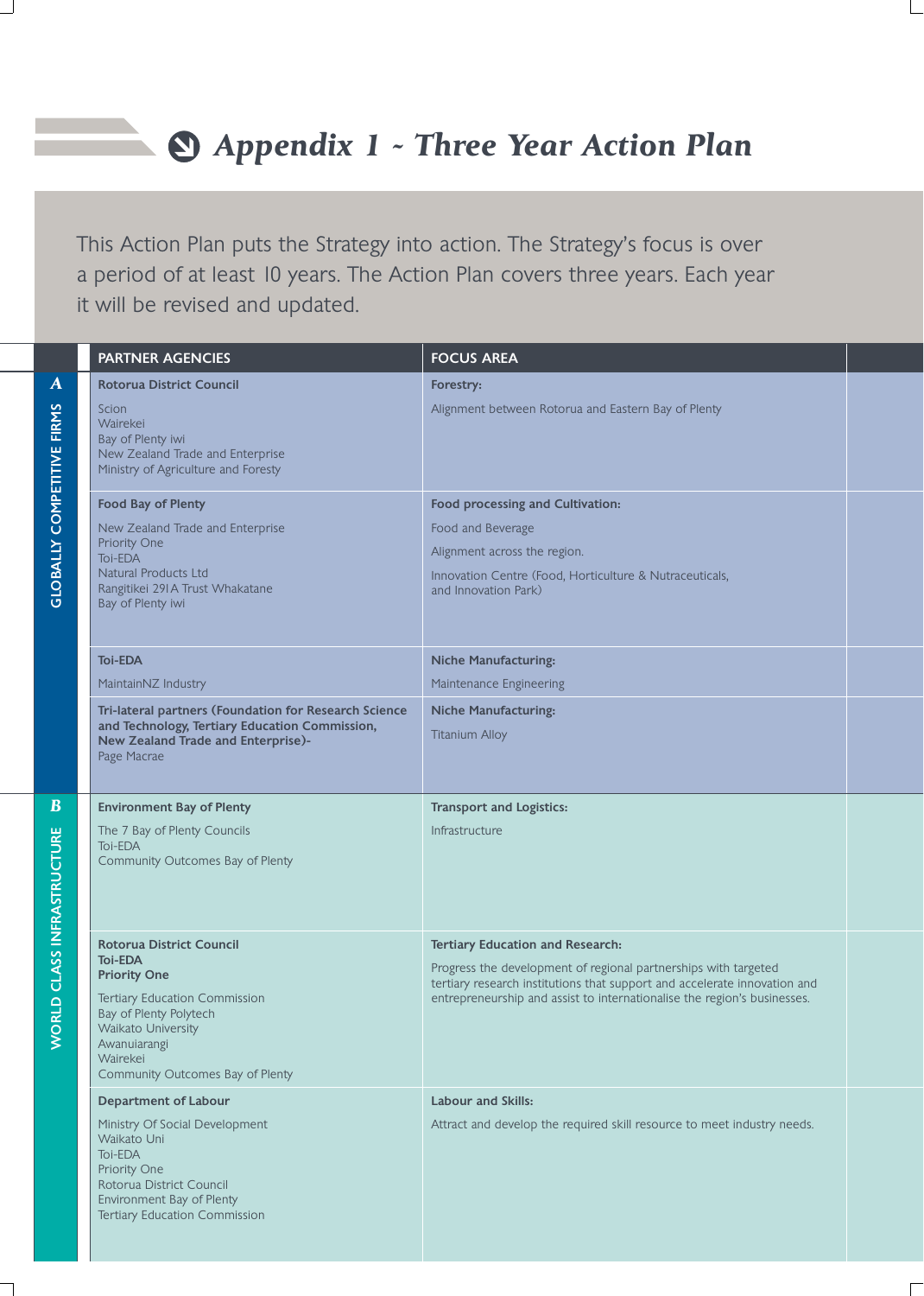

|                                                                                   | <b>YEAR I</b>                                                                                                                                                                                                                                                                                                                                                                                                                                                                                                                                                                                                                                                                                                                                                                                                                                                                                                                                                                              | <b>YEAR 2</b>                                                                                                                                                                                                                                                                                                                                                                                     | <b>YEAR 3</b>                   |  |
|-----------------------------------------------------------------------------------|--------------------------------------------------------------------------------------------------------------------------------------------------------------------------------------------------------------------------------------------------------------------------------------------------------------------------------------------------------------------------------------------------------------------------------------------------------------------------------------------------------------------------------------------------------------------------------------------------------------------------------------------------------------------------------------------------------------------------------------------------------------------------------------------------------------------------------------------------------------------------------------------------------------------------------------------------------------------------------------------|---------------------------------------------------------------------------------------------------------------------------------------------------------------------------------------------------------------------------------------------------------------------------------------------------------------------------------------------------------------------------------------------------|---------------------------------|--|
|                                                                                   | Biomaterials - Natural Materials Innovation Centre: research and development and commercialisation of innovative solutions/usage for<br>forestry and indigenous plant and agriculture (animal fibre).<br>Develop a business case for the development of a Natural Materials Innovation Centre in collaboration with both private and Enterprise<br>Partnership funding through Central Government.                                                                                                                                                                                                                                                                                                                                                                                                                                                                                                                                                                                         |                                                                                                                                                                                                                                                                                                                                                                                                   |                                 |  |
|                                                                                   |                                                                                                                                                                                                                                                                                                                                                                                                                                                                                                                                                                                                                                                                                                                                                                                                                                                                                                                                                                                            |                                                                                                                                                                                                                                                                                                                                                                                                   |                                 |  |
|                                                                                   | Establish Rotorua and the Bay of Plenty as the Australasian hub, and ultimately the global centre for research and development and<br>commercialisation of natural materials initiatives.                                                                                                                                                                                                                                                                                                                                                                                                                                                                                                                                                                                                                                                                                                                                                                                                  |                                                                                                                                                                                                                                                                                                                                                                                                   |                                 |  |
|                                                                                   | Develop a database of all food producers<br>and processors, identifying those with<br>export and competitive capabilities and<br>existing collaborative arrangements.<br>Identify product development<br>opportunities and avenues to improve<br>industry competitiveness and efficiency.<br>Capability profile of the food sector.                                                                                                                                                                                                                                                                                                                                                                                                                                                                                                                                                                                                                                                        | Prioritise new regional initiatives for export<br>market development opportunities as<br>identified by the strategy. Identify and<br>promote joint product manufacturing for<br>export Identify and assess collaborative<br>routes to identified export markets.<br>Develop additional food sector profile and<br>events aimed at highlighting the food sector<br>potential of the Bay of Plenty. | Establish export opportunities. |  |
|                                                                                   | Support MaintainNZ as it changes its business model to continue to provide best practice maintenance engineering on a national level.                                                                                                                                                                                                                                                                                                                                                                                                                                                                                                                                                                                                                                                                                                                                                                                                                                                      |                                                                                                                                                                                                                                                                                                                                                                                                   |                                 |  |
|                                                                                   | The Bay of Plenty is set to become the centre of excellence for metallurgy. This would see the establishment of an applied powder<br>metallurgy centre with associated training facilities - likely to be established at the Bay of Plenty Polytechnic.<br>An independent assessment of titanium powder metallurgy has highlighted the potential to involve over 400 companies and create an<br>industry worth NZ\$1 billion in 10 years. The potential is national - but the powder manufacturing process has significant Bay of Plenty<br>investment and is being established in the Bay of Plenty. The first level of consolidators are also in the Bay of Plenty.<br>Support the establishment of appropriate infrastructure to ensure that economic development is not constrained (ie., roading, rail,<br>broadband, industrial land, energy, Port of Tauranga, and Rotorua Airport).<br>Support the progression of BOPLAS focus on broadband to establish a region-wide fibre link. |                                                                                                                                                                                                                                                                                                                                                                                                   |                                 |  |
|                                                                                   |                                                                                                                                                                                                                                                                                                                                                                                                                                                                                                                                                                                                                                                                                                                                                                                                                                                                                                                                                                                            |                                                                                                                                                                                                                                                                                                                                                                                                   |                                 |  |
|                                                                                   | the whole workforce.<br>local government.                                                                                                                                                                                                                                                                                                                                                                                                                                                                                                                                                                                                                                                                                                                                                                                                                                                                                                                                                  | More investment is needed in tertiary education, research and development, as well as a focus on basic numeracy and literacy to up-skill<br>Sector-focused tertiary education and research (currently cross border restrictions and poor alignment).<br>Maintain collaborative relationships between education providers, key industry sectors, business support organisations and                |                                 |  |
|                                                                                   | regional strategy with the New Zealand Skills Strategy.                                                                                                                                                                                                                                                                                                                                                                                                                                                                                                                                                                                                                                                                                                                                                                                                                                                                                                                                    | To collaborate with representatives from government and the economic development agencies to form a Bay of Plenty Skills working<br>group and agree on a terms of reference for how we will work together on regional skills issues, agree on priority areas, and integrate the                                                                                                                   |                                 |  |
|                                                                                   |                                                                                                                                                                                                                                                                                                                                                                                                                                                                                                                                                                                                                                                                                                                                                                                                                                                                                                                                                                                            | a. A business case that outlines the elements of developing a Bay of Plenty labour market skills action plan, that includes:                                                                                                                                                                                                                                                                      |                                 |  |
| · Completing a review of current sub regional employment and skills action plans. |                                                                                                                                                                                                                                                                                                                                                                                                                                                                                                                                                                                                                                                                                                                                                                                                                                                                                                                                                                                            |                                                                                                                                                                                                                                                                                                                                                                                                   |                                 |  |
|                                                                                   |                                                                                                                                                                                                                                                                                                                                                                                                                                                                                                                                                                                                                                                                                                                                                                                                                                                                                                                                                                                            | · Completion of research into the future skill needs of industry in the Bay of Plenty as a basis for a Bay of Plenty skills action plan.                                                                                                                                                                                                                                                          |                                 |  |
|                                                                                   |                                                                                                                                                                                                                                                                                                                                                                                                                                                                                                                                                                                                                                                                                                                                                                                                                                                                                                                                                                                            | · Developing a labour market skills action plan for the Bay of Plenty and to scope its implementation requirements.                                                                                                                                                                                                                                                                               |                                 |  |

 $\overline{\phantom{0}}$ 

 $\mathcal{L}_{\mathcal{A}}$ 

 $\Box$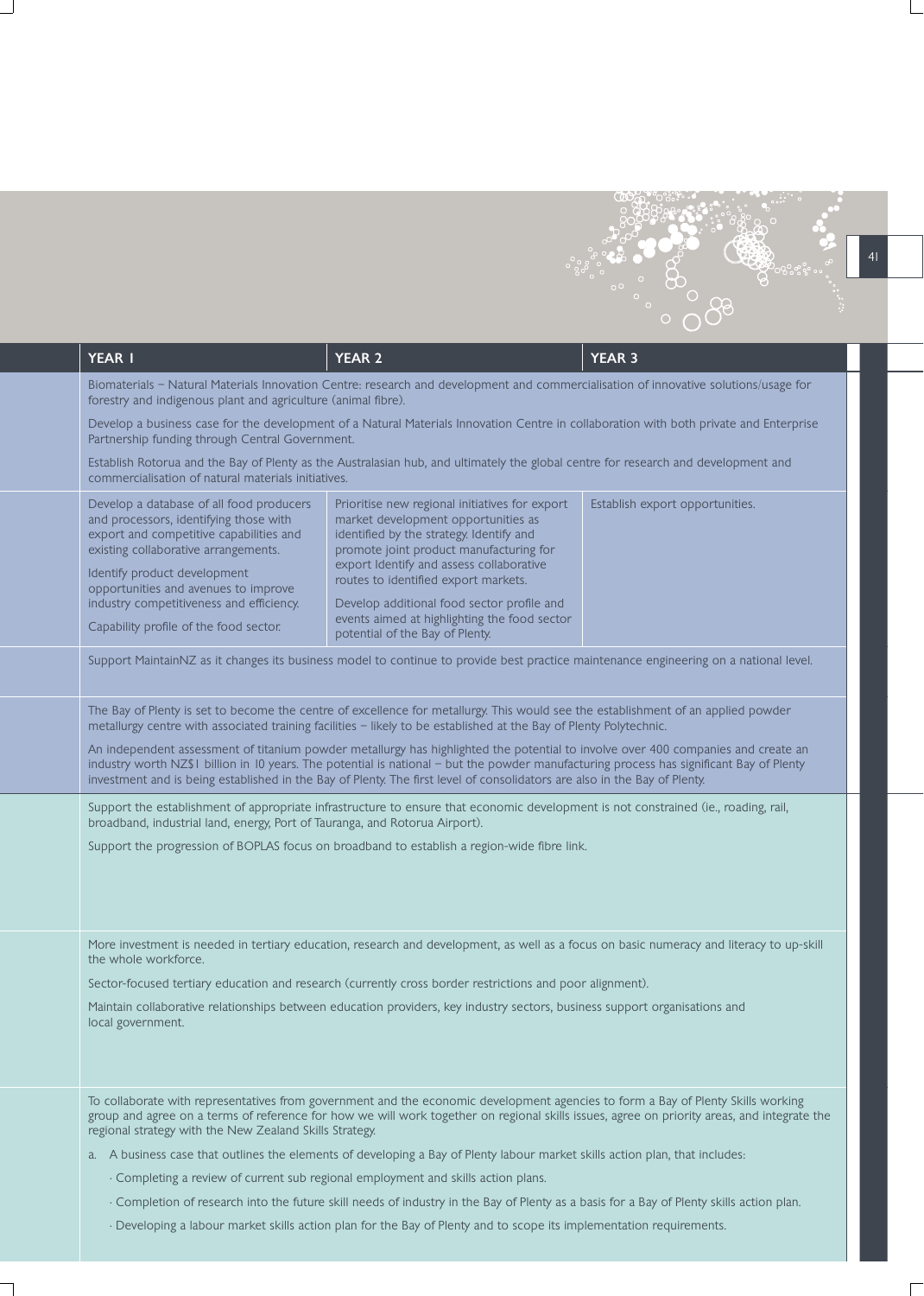## *Appendix 1 - Three Year Action Plan*

 $\Box$ 

 $\overline{\phantom{a}}$ 

|                             | <b>PARTNER AGENCIES</b>                                                                                                                                            | <b>FOCUS AREA</b>                                                       |  |
|-----------------------------|--------------------------------------------------------------------------------------------------------------------------------------------------------------------|-------------------------------------------------------------------------|--|
| $\boldsymbol{B}$            | <b>Department of Labour</b>                                                                                                                                        | Labour and Skills:                                                      |  |
| WORLD CLASS INFRASTRUCTURE  | Ministry Of Social Development<br>Waikato Uni<br>Toi-EDA<br>Priority One<br>Rotorua District Council<br>Environment Bay of Plenty<br>Tertiary Education Commission | Attract and develop the required skill resource to meet industry needs. |  |
| $\mathbf C$                 | <b>Environment Bay of Plenty</b>                                                                                                                                   | <b>Coastal Research:</b>                                                |  |
| ENVIRONMENTALLY SUSTAINABLE | University Waikato<br>University Bremen<br>Priority One<br>Foundation for Research Science and Technology<br><b>Tertiary Education Commission</b>                  | Intercoast                                                              |  |
|                             | Rotorua District Council-                                                                                                                                          | Tourism:                                                                |  |
|                             | Tourism Bay of Plenty<br>Tourism Rotorua<br>Toi-EDA                                                                                                                | Alignment across the region.                                            |  |
|                             | Te Puni Korkiri                                                                                                                                                    | Maori Economic Development and Resource utilisation:                    |  |
|                             | Bay of Plenty iwi                                                                                                                                                  | Develop                                                                 |  |
|                             |                                                                                                                                                                    | Maori Economic Development and Resource utilisation:                    |  |
|                             |                                                                                                                                                                    | Land use                                                                |  |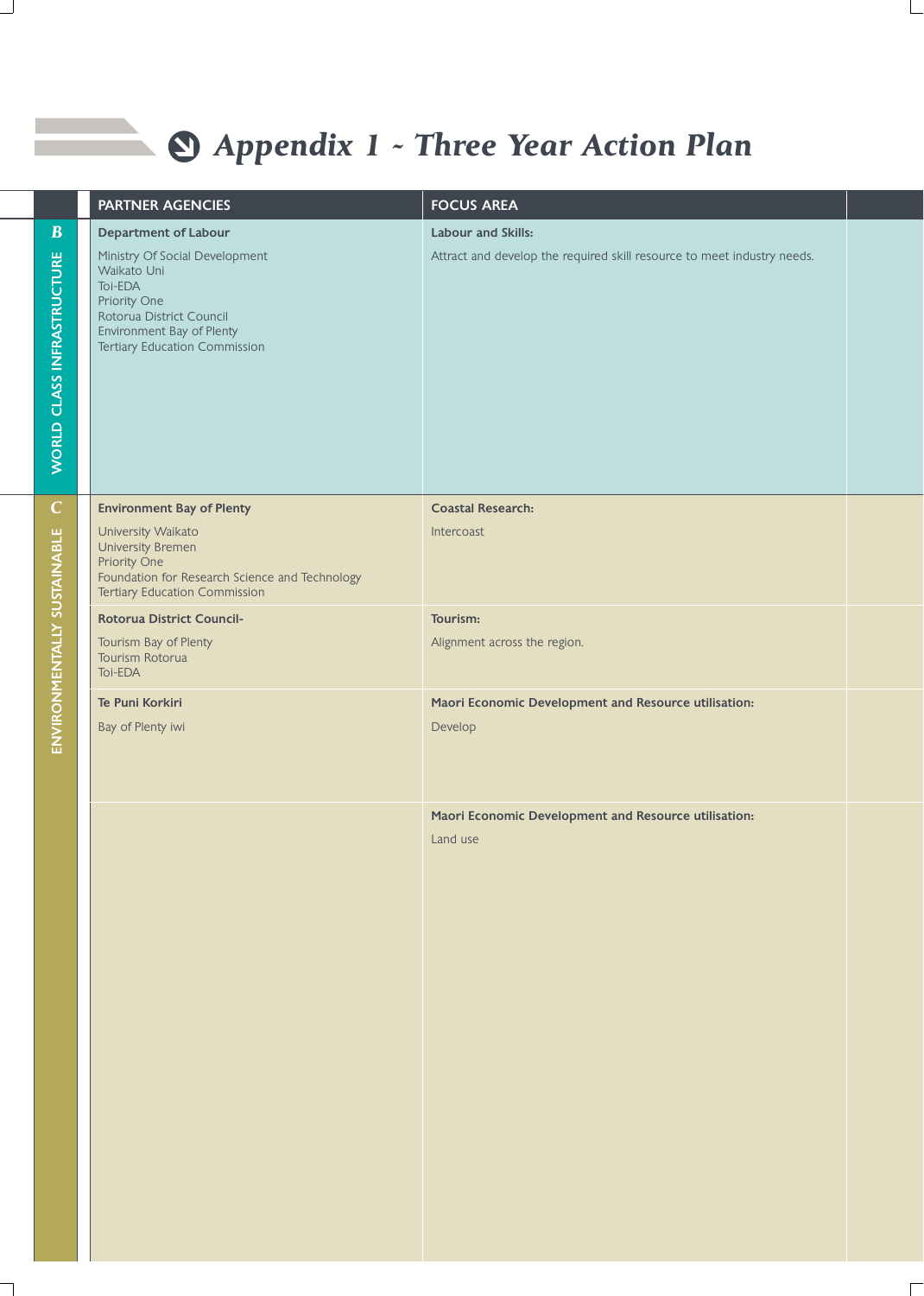| <b>YEAR I</b><br><b>YEAR 2</b><br><b>YEAR 3</b>                                                                                                                                                                                                                                                                                                                                                                                                                                                                                                                                                                                                                                                                                                                                             |    |
|---------------------------------------------------------------------------------------------------------------------------------------------------------------------------------------------------------------------------------------------------------------------------------------------------------------------------------------------------------------------------------------------------------------------------------------------------------------------------------------------------------------------------------------------------------------------------------------------------------------------------------------------------------------------------------------------------------------------------------------------------------------------------------------------|----|
| b. Support the Workforce/Workplace Productivity agenda, that includes the up-skilling of workers through potential numeracy and literacy<br>projects in the Bay of Plenty.                                                                                                                                                                                                                                                                                                                                                                                                                                                                                                                                                                                                                  | 43 |
| Raise awareness of effective skill programmes across the Bay of Plenty.<br>C.                                                                                                                                                                                                                                                                                                                                                                                                                                                                                                                                                                                                                                                                                                               |    |
| Improved Skilled Migrant utilisation.<br>d.                                                                                                                                                                                                                                                                                                                                                                                                                                                                                                                                                                                                                                                                                                                                                 |    |
| Workforce under-utilisation (mature workers, returning mothers, unemployed, youth).<br>е.                                                                                                                                                                                                                                                                                                                                                                                                                                                                                                                                                                                                                                                                                                   |    |
| Assist the Horticulture/Kiwifruit industry to meet their significant labour shortage needs in the Bay of Plenty, by sourcing New Zealand<br>workers first and skilled migrants through the Department of Labour Recognised Seasonal Employer scheme.                                                                                                                                                                                                                                                                                                                                                                                                                                                                                                                                        |    |
| Assist with health initiatives in the region that work towards increasing the region's productivity. Encourage the uptake of workers into the<br>health sector - eg., via the Clinical School, and through programmes such as the INSTEP and Skilled Migrant programmes.                                                                                                                                                                                                                                                                                                                                                                                                                                                                                                                    |    |
|                                                                                                                                                                                                                                                                                                                                                                                                                                                                                                                                                                                                                                                                                                                                                                                             |    |
| INTERCOAST (Integrated Coastal Zone and Shelf-Sea Research) - a proposed German - New Zealand International Graduate<br>Research Training Group. PhD students from Bremen University will visit the University of Waikato for at least one third of their three year<br>term. During the visits, they will work together with leading scientists in their research fields. The results are expected to contribute to<br>sustainable development issues in the North Sea and Bay of Plenty coasts. A funding proposal will be submitted to the German funding<br>body in October. If successful, INTERCOAST will commence in 2009. It is envisaged that the initial 13 PhD research projects, and 2 post-<br>doctorate projects are to be focused on research problems of the Bay of Plenty. |    |
| Facilitate the development and implementation of an integrated regional tourism strategy and action plan that includes the three sub-<br>regions, but recognises the strengths and direction of each.                                                                                                                                                                                                                                                                                                                                                                                                                                                                                                                                                                                       |    |
| Build on the brand being developed by Rotorua International Airport.                                                                                                                                                                                                                                                                                                                                                                                                                                                                                                                                                                                                                                                                                                                        |    |
| Collaborate and co-ordinate partnerships between public agencies and iwi to foster Economic Development and capitalise on strengths<br>and opportunities.                                                                                                                                                                                                                                                                                                                                                                                                                                                                                                                                                                                                                                   |    |
| Incorporate Maori Economic Development into sector projects and skills and education initiatives.                                                                                                                                                                                                                                                                                                                                                                                                                                                                                                                                                                                                                                                                                           |    |
| Maori commercial development and leadership.                                                                                                                                                                                                                                                                                                                                                                                                                                                                                                                                                                                                                                                                                                                                                |    |
| Carry out a review of the economic base of Maori resources in the Bay of Plenty.                                                                                                                                                                                                                                                                                                                                                                                                                                                                                                                                                                                                                                                                                                            |    |
| Establish tools to enable Maori to diversify their land use, skills and succession planning, and commercial leadership.                                                                                                                                                                                                                                                                                                                                                                                                                                                                                                                                                                                                                                                                     |    |
| Support the incubator-style pilot (called Te Arawa Land Use Futures Incubator) initiated by Rotorua Lakes and Land Trust. It is aimed at<br>providing a targeted group of Maori landowners with their own administrative capacity and resources to engage in the future land-use<br>planning decisions around the Rotorua lakes, and to help Maori landowners better understand land use planning and development options.<br>Commercial capacity will be built in-house.                                                                                                                                                                                                                                                                                                                   |    |
| Support the work being initiated in the Eastern Bay that has identified a cornerstone Maori land use initiative. A database of all medium to<br>large Maori land blocks in the Eastern Bay of Plenty indicating current/potential land use (dairy, forestry, maize, horticulture, unproductive)<br>current/potential Maori land governance/management-business structures (Trusts, Companies), risk/investment/return profiles for each<br>block's governance entity.                                                                                                                                                                                                                                                                                                                       |    |
|                                                                                                                                                                                                                                                                                                                                                                                                                                                                                                                                                                                                                                                                                                                                                                                             |    |
|                                                                                                                                                                                                                                                                                                                                                                                                                                                                                                                                                                                                                                                                                                                                                                                             |    |
|                                                                                                                                                                                                                                                                                                                                                                                                                                                                                                                                                                                                                                                                                                                                                                                             |    |
|                                                                                                                                                                                                                                                                                                                                                                                                                                                                                                                                                                                                                                                                                                                                                                                             |    |
|                                                                                                                                                                                                                                                                                                                                                                                                                                                                                                                                                                                                                                                                                                                                                                                             |    |
|                                                                                                                                                                                                                                                                                                                                                                                                                                                                                                                                                                                                                                                                                                                                                                                             |    |
|                                                                                                                                                                                                                                                                                                                                                                                                                                                                                                                                                                                                                                                                                                                                                                                             |    |
|                                                                                                                                                                                                                                                                                                                                                                                                                                                                                                                                                                                                                                                                                                                                                                                             |    |
|                                                                                                                                                                                                                                                                                                                                                                                                                                                                                                                                                                                                                                                                                                                                                                                             |    |
|                                                                                                                                                                                                                                                                                                                                                                                                                                                                                                                                                                                                                                                                                                                                                                                             |    |

 $\overline{\phantom{0}}$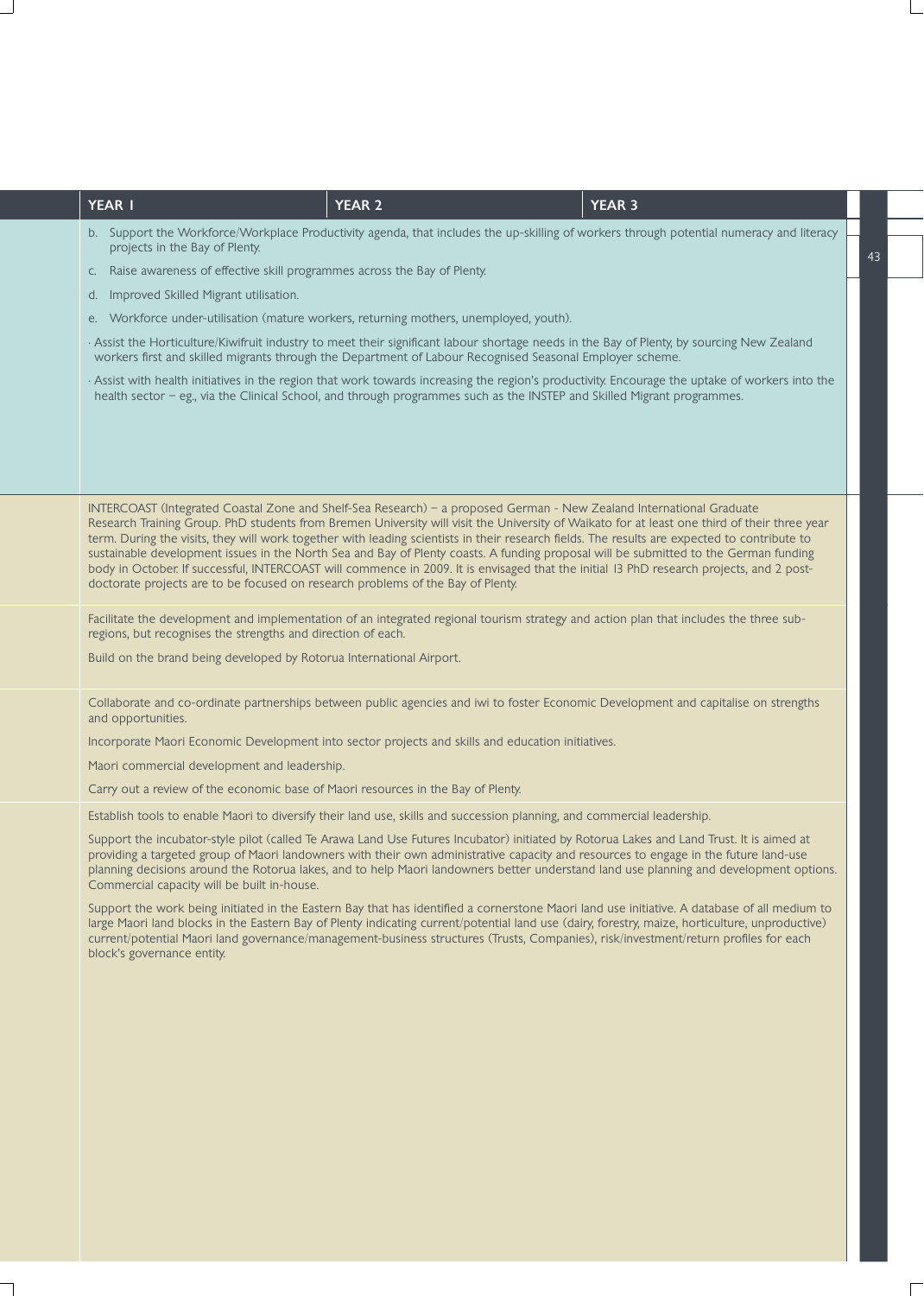## *Appendix 1 - Three Year Action Plan*

 $\Box$ 

ᄀ

|                                                   | <b>PARTNER AGENCIES</b>                                                                                                                                                                                                                                    | <b>FOCUS AREA</b>                                                                                                           |  |
|---------------------------------------------------|------------------------------------------------------------------------------------------------------------------------------------------------------------------------------------------------------------------------------------------------------------|-----------------------------------------------------------------------------------------------------------------------------|--|
| D                                                 | <b>Priority One</b>                                                                                                                                                                                                                                        | Marine:                                                                                                                     |  |
|                                                   | New Zealand Trade and Enterprise<br><b>Investment New Zealand</b><br>Marine Industry Association<br>Tauranga Marine Industry Assoc<br>Westhaven Refit Group<br>Tauranga City Council<br><b>Environment Bay of Plenty</b><br>Tauranga Energy Consumer Trust | Harbour Central Marine Precinct                                                                                             |  |
| <b>INNOVATIVE AND PRODUCTIVE INDUSTRY SECTORS</b> | <b>Priority One</b><br>Western Bay of Plenty ICT Cluster<br>Rotorua District Council<br>New Zealand Trade and Enterprise<br>Ngati Whakaue<br>Bay of Plenty Polytech<br>Wairekei<br>Waikato University                                                      | ICT:<br>Link ICT businesses throughout the region to maximise collaborative<br>opportunities and stimulate business growth. |  |
|                                                   | <b>Environment Bay of Plenty</b><br>Bay of Plenty Polytech<br>Waikato University<br>New Zealand Trade and Enterprise<br>Te Puni Kokiri<br>lwi<br>Te Ohu Kaimoana                                                                                           | Aquaculture:<br>Establish a significant Aquaculture industry in the Bay of Plenty.                                          |  |
|                                                   | <b>Environment Bay of Plenty</b><br>Priority One<br>Toi-EDA<br>Rotorua District Council                                                                                                                                                                    | <b>Consultation and Communication</b>                                                                                       |  |
| <b>MONITORING AND COMMUNICATIONS</b>              | <b>Environment Bay of Plenty</b><br>Priority One<br>Toi-EDA<br>Rotorua District Council                                                                                                                                                                    | Monitoring and Evaluation                                                                                                   |  |